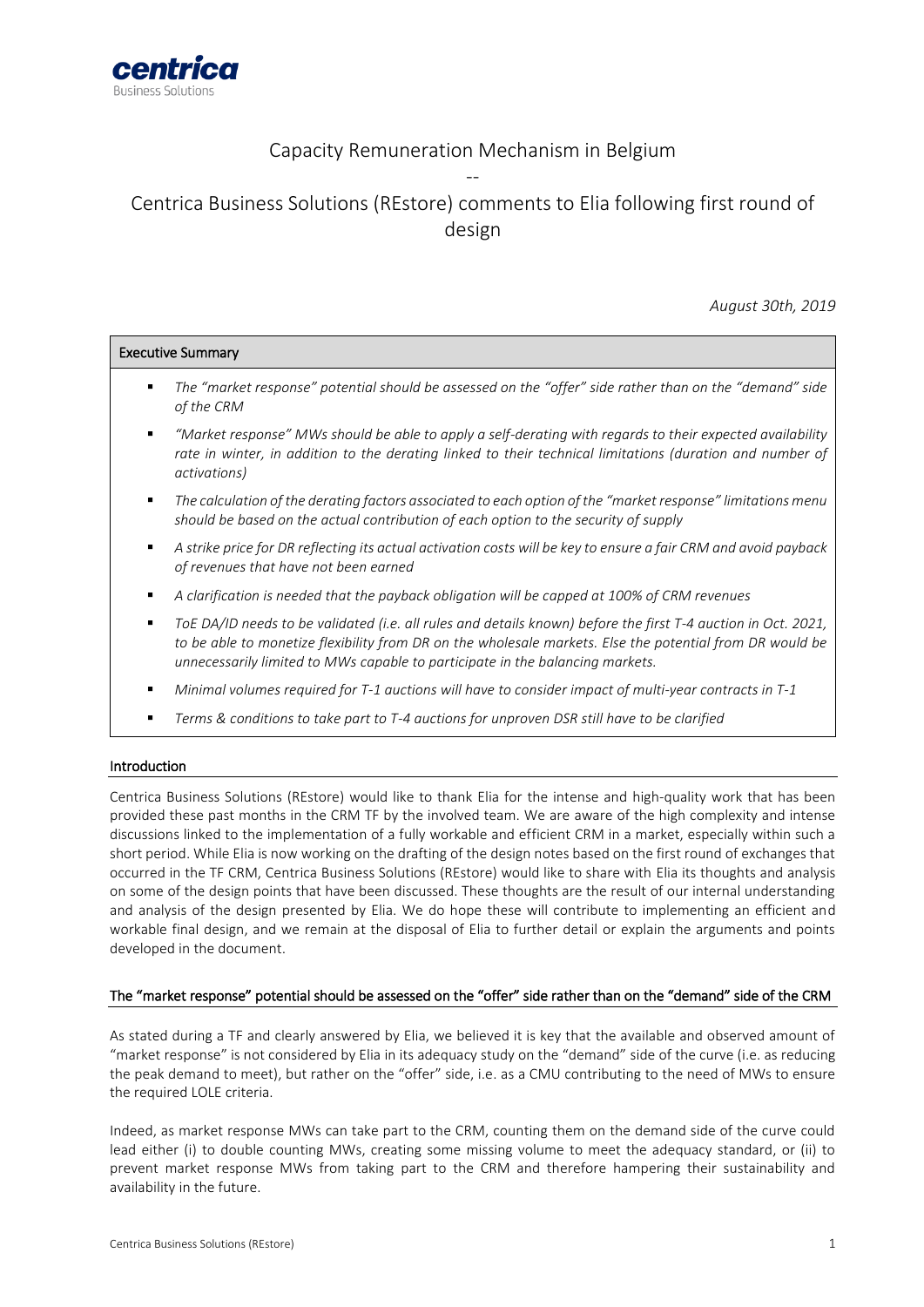

Elia did explicitly confirm this principle orally, but we believe it is a key point to clearly insert in the design note documents to avoid any potential distortion.

# "Market response" MWs should be able to apply a self-derating with regards to their expected availability rate in winter, in addition to the derating linked to their technical limitations (duration and number of activations)

We understand from Elia's proposal that "market response" MWs will not be subject to any de-rating based on the historical availability rates of the technology they belong to, but rather to a de-rating led by their technical limitations in terms of duration and number of activations they can sustain.

While we do support this principle, we also believe that during the application to the CRM, "market response" CMUs should be able to self-derate, i.e. apply for a less than 100% de-rating with regards to their availability, in addition to the de-rating linked to their technical limitations. Indeed, it is likely that such MWs will also face planed or unplanned outages. Our analysis concludes that such an "availability" de-rating cannot be achieved by selecting a low option in the "constraints" de-rating menu

We therefore believe a CMU owner should be able to indicate its anticipated availability and therefore apply a derating to avoid (i) showing to the market an inflated level of MWs available, and (ii) paying penalties that could be avoided in the first place.

# The calculation of the derating factors associated to each option of the "market response" limitations menu should be based on the actual contribution of each option to the security of supply

We do support the principle presented by Elia regarding how to consider the limitations of some CMUs in terms of length and number of activations: these do require to apply an additional and different de-rating than for availability. The next step in the design will now be to come up with and discuss on the de-rating values associated to each option of this "market response" menu.

In this matter, we believe that the value of each option of the menu should be modelized with regards to its effective contribution to the security of supply in Belgium. Concretely, depending on the dimensioning need of the Belgian system, the de-rating of these limitations can be more or less linear, as the first hours of activations will likely be more valuable than the last ones, leading to non-linear de-rating factors. In France for example (where the needs might be different from the ones in Belgium, so not applicable as such), out of a total availability window of 10 hours, assets able to provide only 2 hour long activations are eligible to a 40% de-rating factor (4MW prequalified for each 10MW installed), and only 4 hour long activations to a 70% de-rating (7MW prequalified for each 10MW installed) as the first hours are more valuable than the last ones.

This will be a key point of the CRM design, as this de-rating will have an impact on "market response" assets and send the signal of the optimal requirements for such assets, which will have to reflect the needs for Elia to remain fair.

# A strike price for DR reflecting its effective activation costs will be key to ensure a fair CRM and avoid payback of revenues that have not been earned

As presented in the CRM TF and in the informal consultation organized by Elia, we underline the need to implement a strike price design that ensures CMUs with high activation prices like DSR will not be subject to a payback obligation in situations were no revenues have been earned on the market, as this would introduce a discrimination between assets taking part to the CRM auction.

Unlike in other CRMs that have been implemented elsewhere, the payback obligation is the key feature of this reliability option mechanism, that together with the intermediate price cap (which takes into account the expected amount of payback) is essential to ensure that CMUs will not earn windfall profits in case market prices are high and CRM revenues have already been earned. However, the design of the strike price that is needed to implement this payback obligation should not lead to a CRM that exposes CMUs to unjustified payback of revenues.

Regarding the single or multiple strike prices, Centrica Business Solutions does understand the fact multiple strikes prices do raise additional challenges in the product design, making it difficult to foresee. We therefore believe a unique